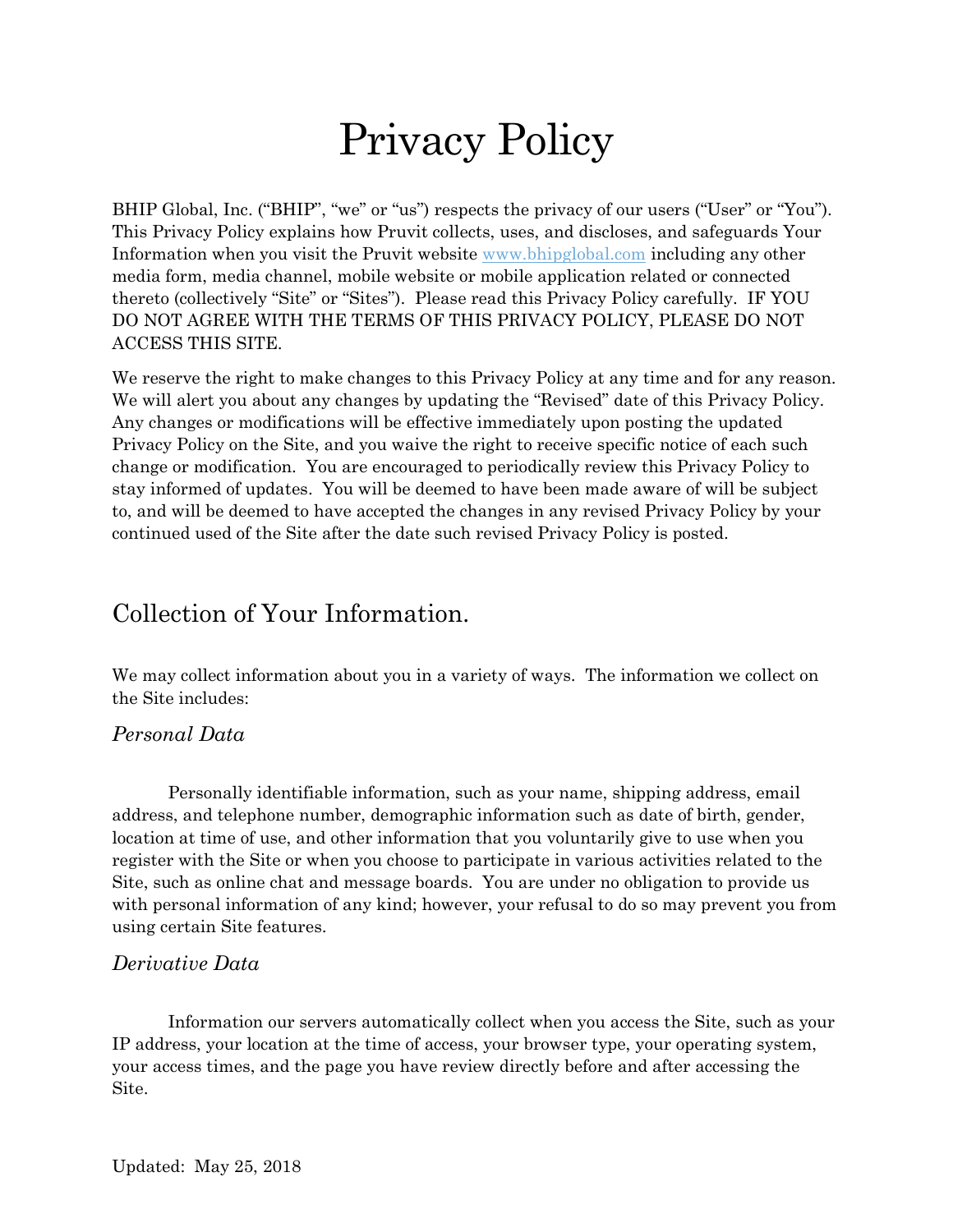### *Financial Data*

Financial Information, such as data related to your payment method (i.e. valid credit card number, card brand, expiration date, billing zip code) that we may collect when you purchase, order, return, exchange or request information about our products or services from the Site. We store only very limited, if any, financial information we collect. Credit card data is tokenized and held by a certified third party. Otherwise, all financial information is stored by our payment processors.

### *Facebook Permissions.*

This Site may by default access your Facebook basic account information, including your name, email, gender, birthday, current city, profile picture, URL, as well as other information that you choose to make public. We may also request access to other permissions related to your account, such as friends, checkins, and likes. You may choose to grant or deny us access to each of these permissions. For more information about open authorization and Facebook permissions refer to the Facebook Permissions Reference Page.

### *Data from Contests and Giveaways*

Personal and other information you may provide when entering contests or giveaways and/or responding to surveys.

# Use of Your Information

Having accurate information about you permits us to provide you with a smooth, efficient, and customized experience. Specifically, we may use information collected about you via the Site to:

- o Assist law enforcement and respond to subpoenas.
- o Compile anonymous statistical data and analysis for use internally or with third parties.
- o Create and manage your account.
- o Deliver targeted advertising, coupons newsletters, and promotions, and other information regarding our website and mobile application to you.
- o Email you regarding your account or order.
- o Fulfill and manage purchases, orders, payments, and other transactions related to the Site.
- o Monitor and analyze usage and trends to improve your experience with the Site.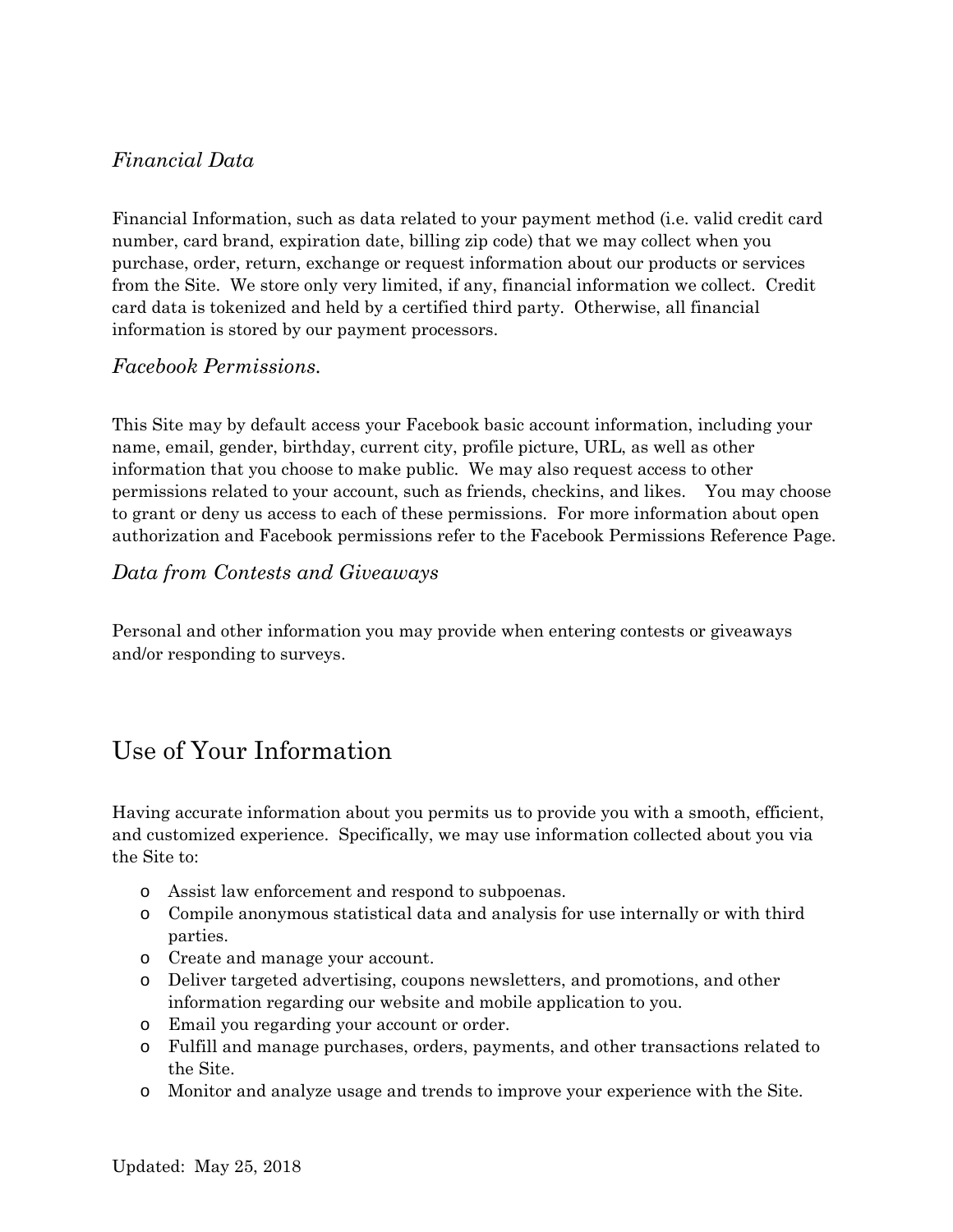- o Notify you of updates to the Site.
- o Offer new products, services, and/or recommendations to you.
- o Perform other business activities as needed.
- o Prevent fraudulent transactions, monitor against theft, and protect against criminal activity.
- o Process payment and refunds.
- o Resolve disputes and troubleshoot problems.
- o Respond to product and customer service requests.
- o Send you a newsletter or announcement.

# Disclosure of Your Information

We may share information we have collected about you on certain situations. Your information may be disclosed as follows:

#### *By Law or to Protect Rights*

If we believe the release of information about you is necessary to respond to a legal process, to investigate or remedy potential violations of our policies, or to protect the rights, property, and safety of others, we may share your information as permitted or required by any applicable law, rule, or regulation. This includes exchanging information with other entities for fraud protection and credit risk reduction.

### *Third Party Service Providers*

We may share your information with third parties that perform services for us or on our behalf, including payment processing, data analysis, email deliver, hosting services, customer service, and marketing assistance.

### *Other Third Parties*

We may share your information with advertisers and investors for the purposes of conducting general business analysis. We may also share your information with such third parties for marketing purposes, as permitted by law.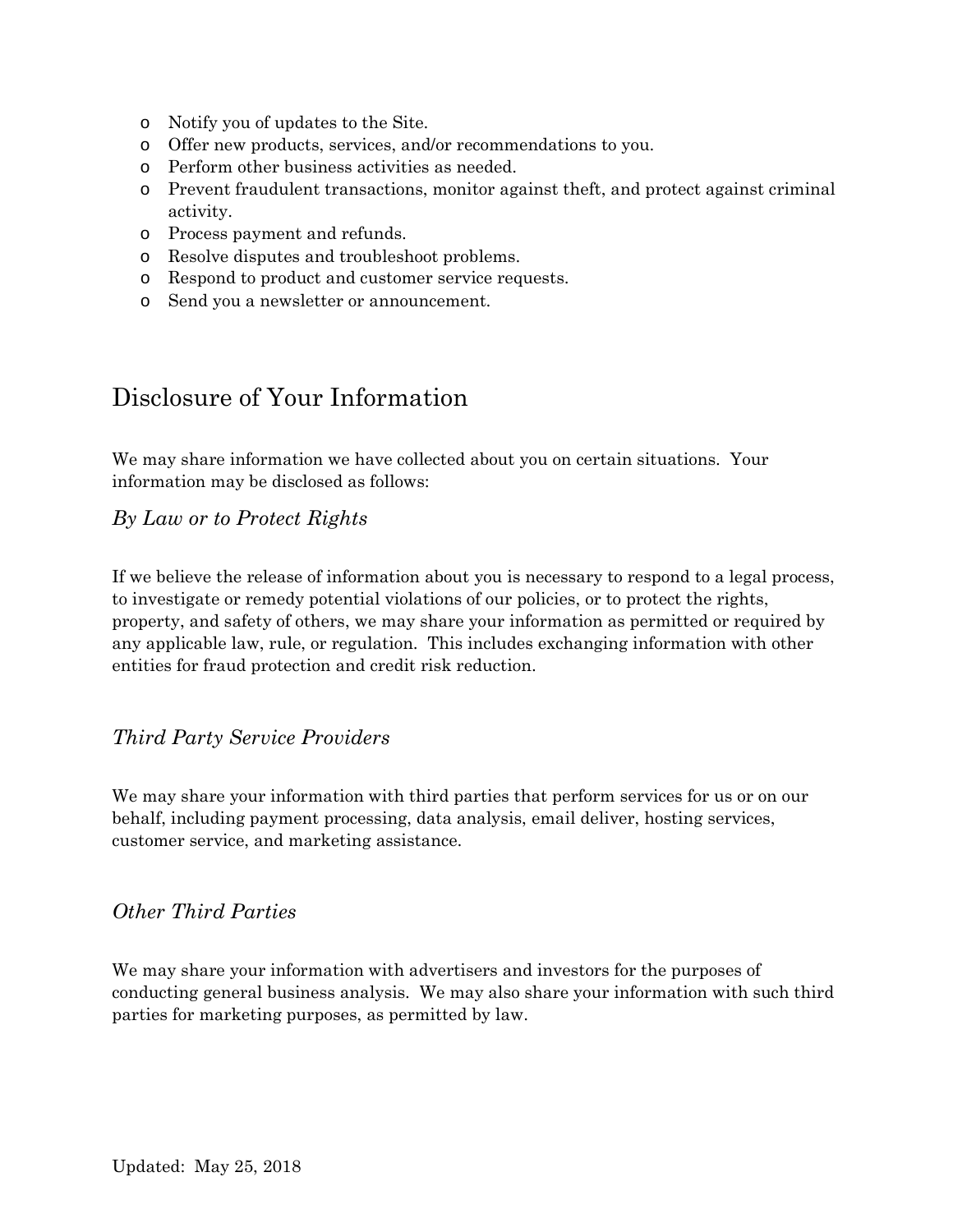#### *Sale or Bankruptcy*

If we reorganize or sell all or a portion of our assets, undergo a merger, or are acquired by another entity, we may transfer your information to the successor entity. If we go out of business or enter bankruptcy, your information would be an asset transferred or acquired by a third party. You acknowledge that such transfers may occur and htat the transferee may decline to honor commitments we made in this Privacy Policy.

# Tracking Technologies

### *Cookies and Web Beacons*

We may use cookies, web beacons, tracking pixels, and other technologies on the Site to help customize the Site and improve your experience. For more information on how to use cookies, please refer to our Cookie Policy.

#### *Website Analytics.*

We may also partner with selected third-party vendors, such as Google Analystics, to allow tracking technologies and remarketing services on the Site through the use of first party cooked and third-party cookies, to allow us to analyze and track users' use of the Site, determine the popularity of certain content and better understand online activity. By Accessing this Site, you consent to the collection and use of this information by these thirdparty vendors. You are encouraged to review their privacy policy and contact them with any questions. We do not transfer personal information to these third-party vendors. For more information about opting out of interest-based advertising visit optout.networkadvertising.org.

### *Controls for Do not Track Features*

Most web browers and some mobile operating systems include a Do-Not-Track feature or setting you can activate to signal your desire for privacy and to not have your online browsing activity monitored and collected. If you set the Do-Not-Track signal on your browser, we will hon such signals.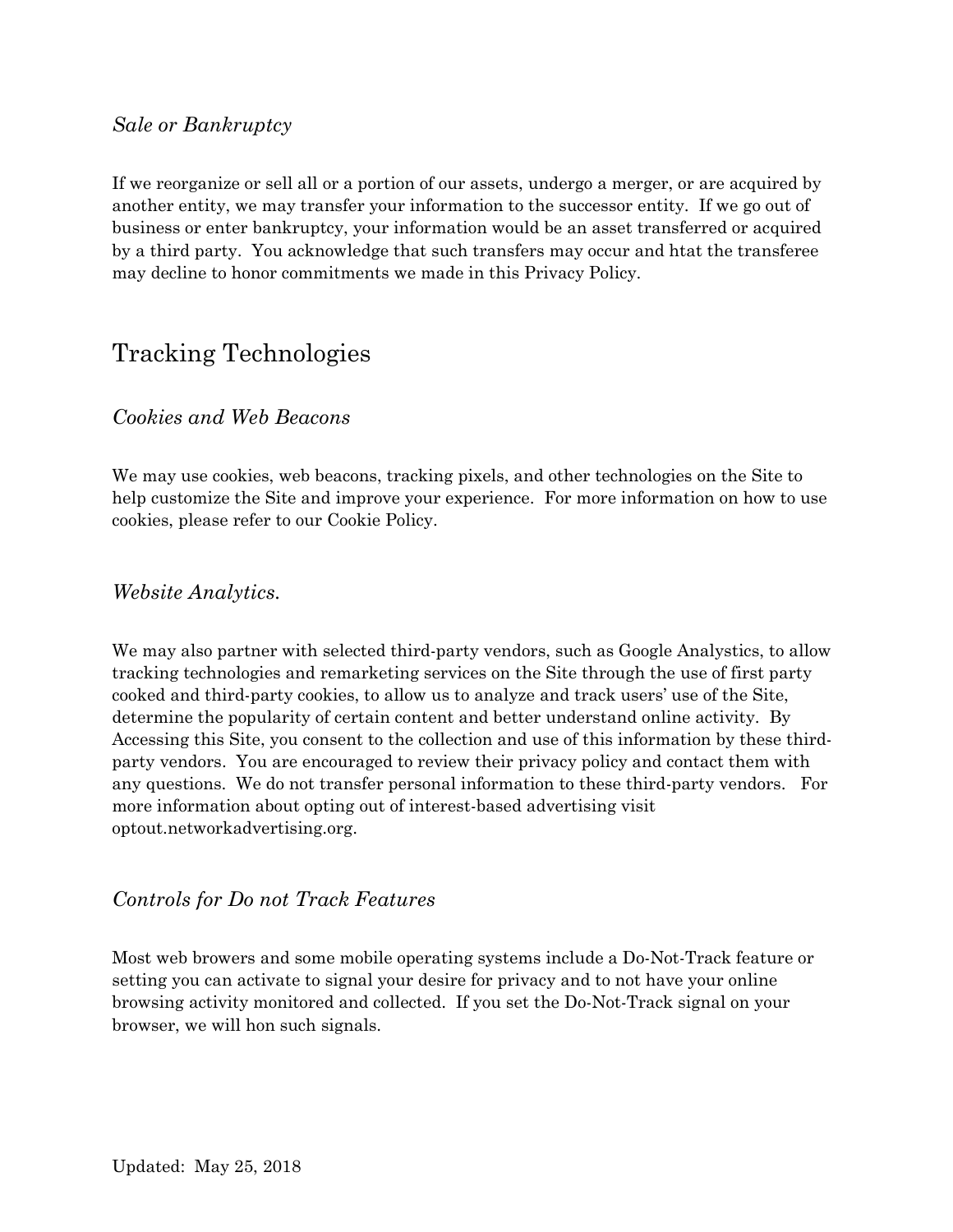#### *Third Party Websites*

The Site may contain links to third-party websites and applications of interest, including advertisements and external services, that are not affiliated with us. Once you have used these links to leave the Site, any information you provide to these third parties is not covered by this Privacy Policy, and we cannot guarantee the safety and privacy you your information. Before visiting and providing information to any third-party websites, you should inform yourself of the privacy policies and practices of the third party responsible for that website. We are not responsible for the contact or privacy and security practices and policies of any third parties, including other sites, services or applications that may be linked from the Site.

### *Security of Your Information*

We use administrative, technical and physical security measures to help protect your personal information. While we have taken reasonable steps to secure the personal information you provide us, please be aware that despite our efforts, no security measures are perfect or impenetrable. No method of data transmission can be guaranteed against interception and other types of mis-sue. Although we try to keep the information you trust us with secure, we cannot guarantee complete security of your information.

### *Children*

We do not knowingly solicit information from or market to children under the age of 13. If you become aware of any data we have collected from children under the age of 13, please notify us.

# Options Regarding Your Information

#### *Account Information.*

You may review or change the information in your account, or terminate your account by emailing customer support. Upon your request to terminate your account, we will deactivate or delete your account and information from our active databases. However, some information may be retained in our files to prevent fraud, troubleshoot problems, assist with investigations, and enforce our Terms of Use.

#### *Emails and Communications*